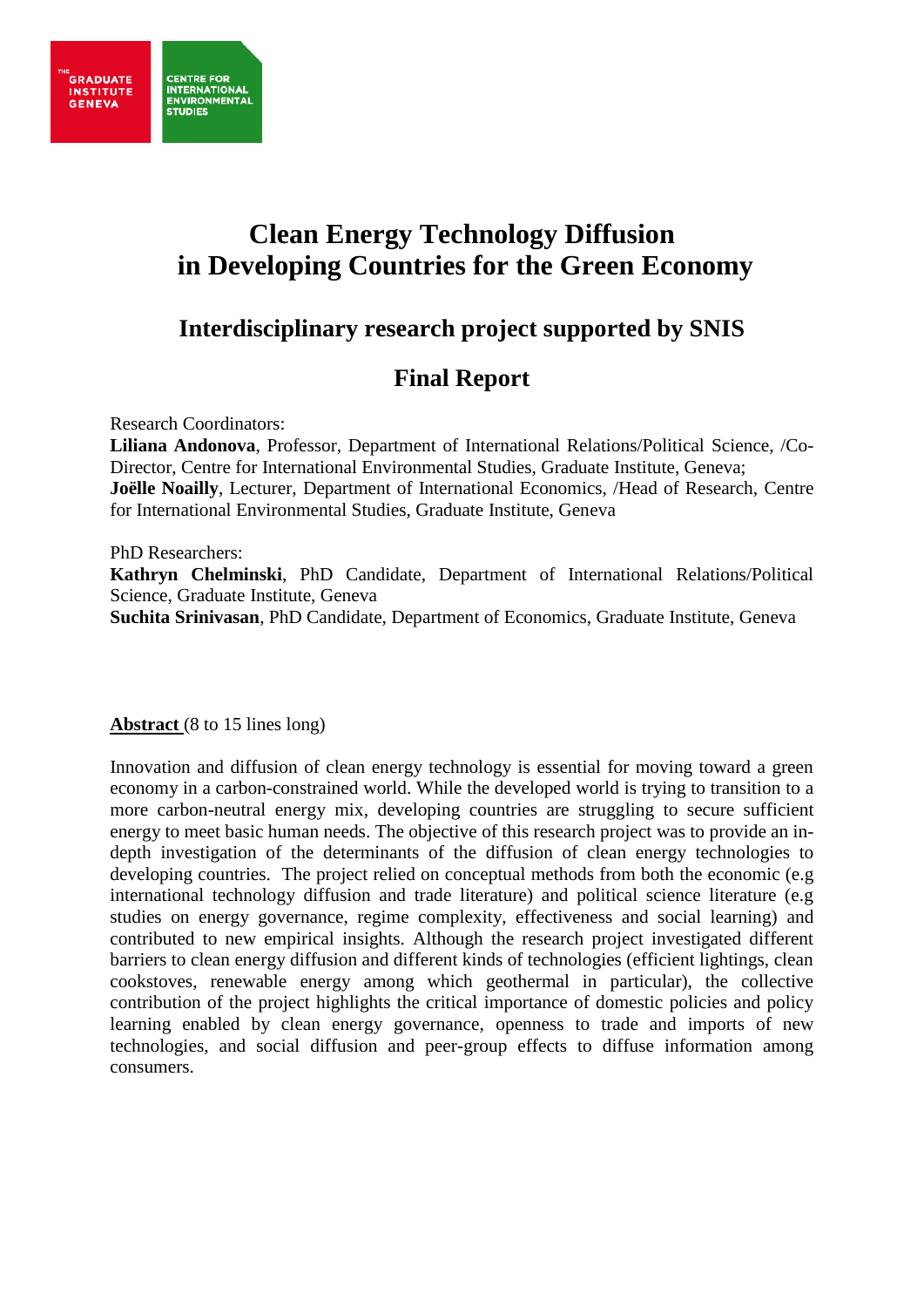#### **Executive Summary**

#### **1. Research plan**

Innovation and diffusion of low-cost clean energy technology is essential for the transition to a green economy in a carbon-constrained world. While the developed world is trying to transition to a more carbon-neutral energy mix, developing countries are struggling to secure sufficient energy to meet basic human needs. The International Energy Agency (IEA 2012) estimates that: "Over 1.3 billion people are without access to electricity and 2.7 billion people are without clean cooking facilities. More than 95% of these people are either in sub-Saharan African or developing Asia and 84% are in rural areas." For developing countries, adopting and adapting existing affordable clean technologies from the developed world or across developing contexts remains a challenge.

The aim of this research project was to provide an in-depth investigation of the barriers to the diffusion of low-cost clean energy technologies to developing countries, as well as the governance mechanisms (policies and international cooperation) that can help to unlock diffusion and improve clean energy access. Studying technological diffusion, defined as the processes by which existing technologies spread and are adopted by potential users, is highly relevant. While there is a wide recognition that innovation is essential element of the transition toward green economies and sustainability, there is considerably less understanding on what processes and institutions can facilitate wider and more equitable access to innovative clean technologies.

Our focus during the project was specifically targeted at *low-cost* clean energy technologies, which in theory hold the greatest potential for alleviating energy poverty and the environmental and health externalities to energy use in both the short- and medium-term. We referred to low-cost technologies as those with substantial cost-saving elements for end users (e.g energy-efficient lightbulbs or clean cookstoves) or technologies with potential to provide cost-effective solutions to societal objectives (e.g cost-competitive distributed solar or geothermal energy).

The study aimed to address research questions such as: what are the most important barriers and instruments to low-cost green technology diffusion across developing countries? What is the impact of domestic policies and transnational collaboration on the diffusion patterns of low-cost clean energy technologies across states? How can the transnational clean energy regime facilitate the international diffusion of clean energy technologies and thereby help to address energy poverty, green growth and climate change in developing country contexts?

To address these questions, the study has drawn on conceptual analysis based on both the economic (e.g international technology diffusion and trade literature) and political science literature (e.g studies on energy governance, regime complexity, effectiveness and social learning). Theoretical methods in economics allowed constructing models of information diffusion among economic actors, while conceptual methods from political sciences were used to theorize on the formation of a transnational regime complex for clean energy using social network analysis.

Next to conceptual analysis, the research project relied on a combination of both quantitative and qualitative empirical analysis.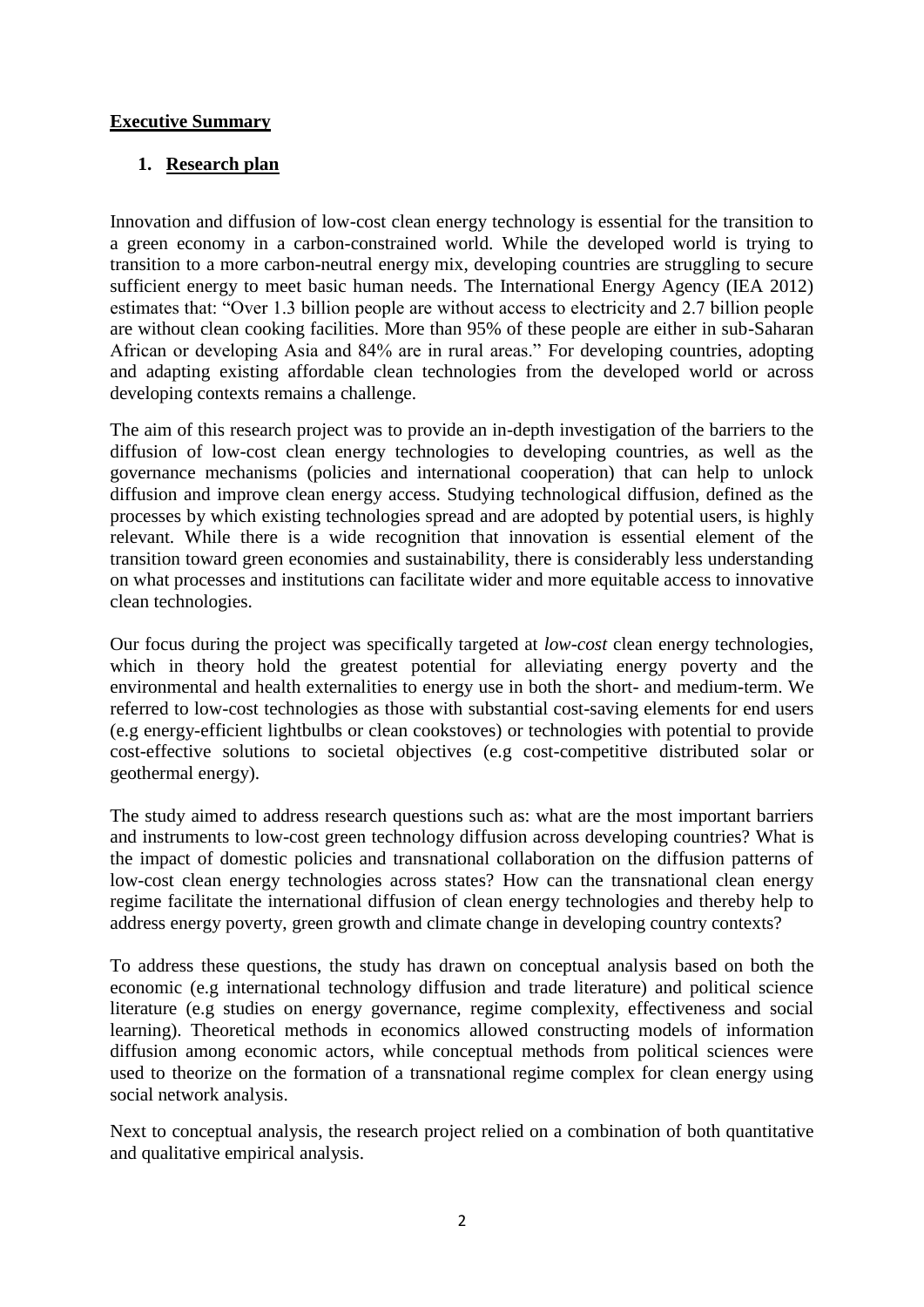The quantitative analysis included econometric estimations of the factors thought to affect the diffusion of specific energy technologies within developing countries: namely energyefficient lighting and clean cookstoves. These technologies have been chosen to operationalize the dependent variable because of their relevance to greening the economy of developing countries and the availability of data. An initial cross-country dataset on energyefficient lightings provided by the UNEP EN.Lighten programme was completed by detailed panel data on cross-country trade on lightbulbs. For the analysis of the diffusion of clean cookstoves, the research project used a rich household survey data conducted over the 1987- 2010 period in India, which made it possible to analyze both temporal and spatial aspects of clean cookstoves diffusion. Cross-country panel data econometric estimations have investigated both the economic (e.g. trade) and governance (both at the national and international level) mechanisms that constitute barriers to or enablers of clean technology diffusion in developing country contexts. In relation to economic barriers and trade openness, the project also investigated the role of trade institutions and ongoing trade liberalizations of environmental goods and services for clean energy products as embodied in international trade rules.

As such, the quantitative analysis relied extensively on new data, specifically collected for this project. This resulted in the construction of several new databases on:

1) Domestic policies, such as implementation of information provision programmes, subsidies and regulationsfor the promotion of energy-efficient lightings for 72 low and middle income countries over the 1993-2013 period. These data were manually coded using information from the UNEP EN.LIGHTEN Global Policy Map.

2) Domestic policies in renewable energy for a set of 165 countries over 1978-2011. The dataset informs whether countries have adopted a feed-in tariff scheme for renewable energy over the period and cover both OECD and non-OECD countries.

3) Diffusion and access to clean cooking fuels across regions and households in India. The dataset was constructed by combining a series of national sample households surveys in India, and provides data on households' expenditures on types of fuel used for cooking purposes, next to a large set of individual characteristics. The dataset covers the 1987-2010 period for about 100,000 Indian households per year.

4) Dataset on the international and transnational institutions working on clean energy and level of cross referencing across institution for relevance and epistemic authority in the regime complex for clean energy.

The qualitative empirical analysis relied on case studies to examine in greater detail the role of specific policies and transnational cooperation initiatives to shed light on pathways of impact and best practices. Field research has been carried out in collaboration with UNEP's Green Economy Advisory Service. The specific case study of geothermal energy in Indonesia was selected as it demonstrated relevant variation in the adoption of policies and involvement in transnational clean energy programmes. Qualitative research was also conducted to provide new insights on the structure of clean energy governance internationally and the relative role and authority of different institutions in the clean energy governance regime complex.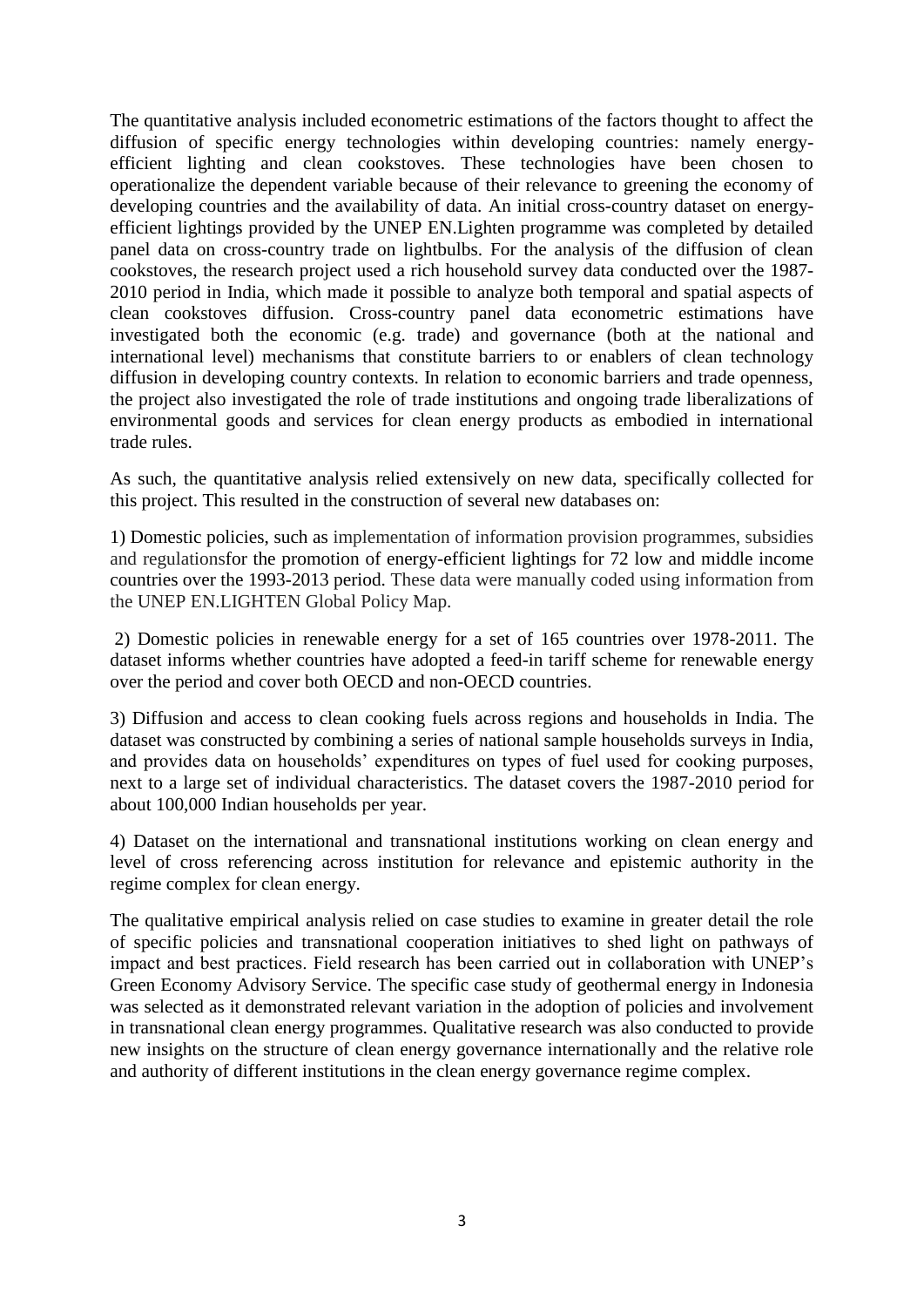### **2. Results:**

The analysis and combination of both theoretical and empirical insights brought forward during the project provided a picture of some of the key determinants and enablers of clean energy diffusion, in particular in the context of developing countries. Although researchers have examined different barriers to clean energy diffusion and different kinds of technologies (efficient lightings, clean cookstoves, renewable energy among which geothermal in particular), the collective contribution of the project highlights the critical importance of the following factors:

#### **1. Clean energy governance**

Liliana Andonova and Kathryn Chelminsky developed a new research agenda to examine the emergent structure of clean energy governance internationally. The project research is a contribution to the literature on global governance by elaborating more explicitly a theory of regime complex formation. It questions the implicit assumption of many existing studies that institutions that overlap in mandates or activities necessarily make a loosely coupled system of governance with recognized authority. Our theory stipulates first that three distinct political dynamics can contribute to institutional proliferation in the governance of any issue area: i) discord of interests and dissatisfaction with the status quo on the part of powerful actors; ii) the organizational practices and mission expansion of existing institutions; iii) the rise of transnational actors and their capacity to establish new forms of governance. While different strands of existing literature examine how each of these streams have changed the nature of global governance, we argue that their *interplay* provides the 'raw material' of governance complexification. However, platform proliferation, overlap and even friction are not sufficient conditions to discern the emergence or structure of a regime complex. Our main argument is that a fourth dynamic, which entails inter-organizational recognition and legitimation of authority, is a necessary condition for a set of institutions to work as a purposeful system of governance with recognized authority. Drawing on sociological and normative perspectives on legitimacy, we specify how processes of legitimation influence the structuring of a regime complex and ultimately the articulation of its normative purpose. The research also presents for the first time systematic data on the range of international organizations and initiatives engaged in clean energy governance and the relative recognition of their authority and centrality in the emergent regime complex. The resulting paper entitled "*Emergence of a Regime Complex for Clean Energy: The Critical Role of Legitimacy*" has been presented a several inter-disciplinary conferences and has been submitted for a journal review.

The PhD dissertation research of Kathryn Chelminski ("*Harnessing the Ring of Fire: Assessing the Effectiveness of the Clean Energy Regime Complex in Addressing Barriers to Geothermal Development in Indonesia and the Philippines*") in turn examines the causal mechanisms through which the clean energy regime complex has influenced policy development and technology deployment of clean energy in Indonesia. The research involved extensive field work in addition to interviewing and data collection at the international level.

#### **2. Trade openness**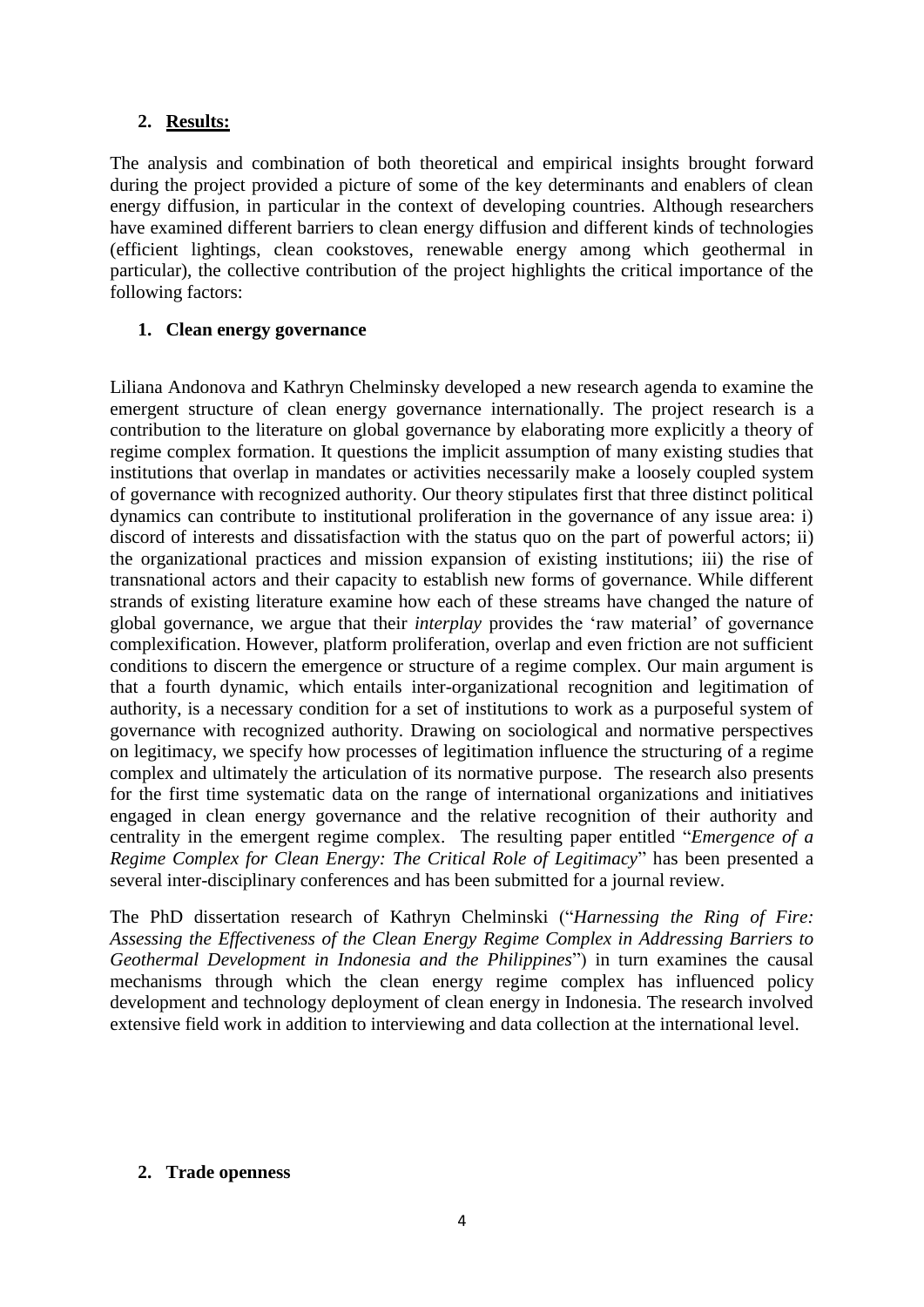Several contributions of our research project emphasize the role of trade openness and of lowering trade barriers to facilitate the international diffusion of clean energy technologies.

First, two studies emphasize the role of the trade for the specific case of energy-efficient lighbulbs. One of the research paper of the project entitled "*Shedding light on policy diffusion: The ban on incandescent light bulbs*" written by Eirik Lindebjerg (Graduate Institute and UNEP) and Joelle Noailly shows that lower trade barriers in energy-efficient lightbulbs largely contributed to developing countries' decisions to adopt a ban on incandescent light bulbs. Cuba, for instance, was one of the first country to adopt a ban on incandescent lightbulbs, which subsequently led to a large diffusion of compact fluorescent lightbulbs (CFL) lamps through the country. Yet, this policy decision was preceded and triggered by large cheap imports of CFL lamps from China. The study uses econometric duration models to investigate the impact of trade openness and trade tariffs on the international diffusion of the ban on incandescent lightbulbs for 111 countries over the 1995- 2015 period. The results confirm the strong effect of trade - as a factor easing access to the alternative CFL technology – on the decision to adopt a ban on incandescent lightbulbs. Other factors next to trade are regional learning, environmental awareness and political rights.

The second contribution on lightbulbs entitled "*The light at the end of the tunnel: Impact of policy on the global diffusion of fluorescent lamps*" and written by Suchita Srinivisan looks more specifically at factors affecting imports of CFL lightbulbs in a given country  $-$  a measure of access and diffusion of these new energy-efficient lamps – and finds that next to domestic policies (see next section), trade agreements with top exporters of technologies (such as China in the case of CFL) are also an effective means of facilitating the transfer of these technologies. The importance of trade for the case of lightbulbs could lead to conclude that trade especially matters for this type of simple homogeneous products that have relatively low costs of adoption.

Another contribution of the project written by our academic partners from the World Trade Institute: Manfred Elsig and Jenny Surbeck (University of Bern) entitled *"Who is really serious about the green economy? An empirical assessment of green goods liberalization in developing countries"* looks at the role of trade liberalization for a broader set of environmental goods and technologies in the context of clean technology diffusion. The study compares liberalization patterns (both through preferential trade agreements and through the WTO) for environmental goods (EGs) from the 1990s onwards and investigates differences in ambitions in green products' liberalization. Tariff liberalization data is drawn from DESTA and WITS online and three main sources of classification systems for EGs are used: 1) the Asia-Pacific Economic Community (APEC), 2) the Organisation for Economic Co-operation and Development (OECD) and 3) the so-called "Friends of environmental goods" group in the context of ongoing WTO negotiations. The results show that Friends and OECD members have a similar and fast liberalization for their defined EGs whereas APEC members show an incremental liberalization for their classification of EGs. The data also indicates that average tariffs are substantially higher and tariff liberalization is distinctly slower for Southern than for Northern importing countries, despite the fact the Southern countries could benefit from faster liberalization through higher imports of environmental goods from Northern countries.

#### **3. Domestic policies and policy diffusion**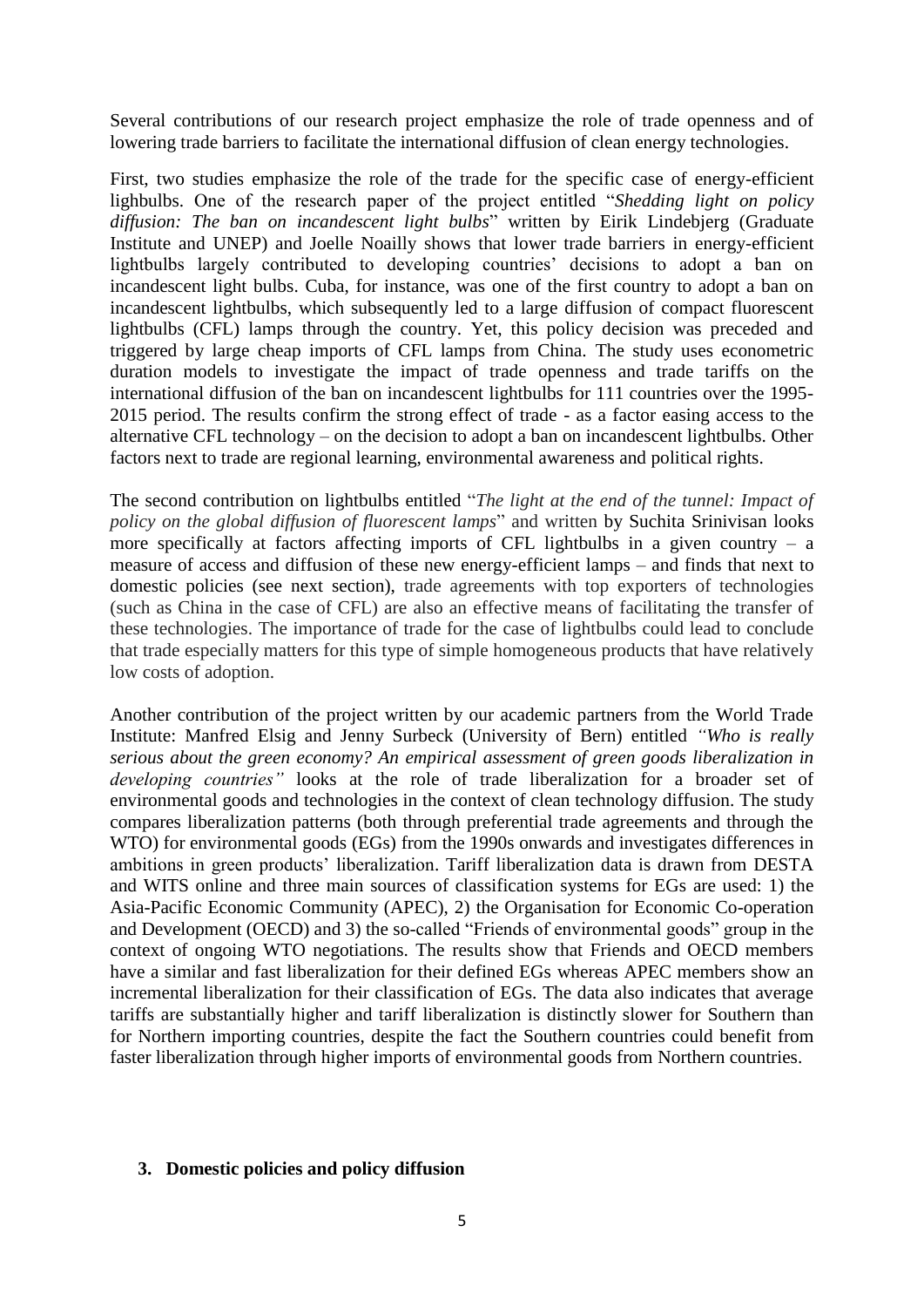Another key insight that has emerged from the research project is the critical importance of public policy, mainly at home but also in neighboring countries, since policies tend to diffuse geographically through space. The critical role of public policy is highlighted in both our quantitative and qualitative empirical findings.

A qualitative assessment of Indonesia's energy policies showed that moving towards clean energy for developing countries will require not only the implementation of clean energy policy but also appropriate reforms of fossil-fuel subsidies. Using field research and interviews, the research project contributed to the analysis of the success and failures of Indonesia's attempt to remove fossil-fuel subsidies. This led to a working paper entitled "*Redefining 'success' in Indonesia's Fossil Fuel Subsidy Reforms*," written by Kathryn Chelminski which was presented at various conferences, workshops and symposiums. The results of this work show that completing the reforms successfully require two key elements: increased transparency and fiscal buffers to better manage volatility in the oil and currency exchange markets. Getting fossil fuel subsidy reform right requires political determination, strong communication campaigns and sound macroeconomic policy-making to ensure that the reform is socially accepted and fully implemented.

Another contribution looked at the role of specific clean technology policies on the international diffusion of energy-efficient lightbulbs. The working paper "*The light at the end of the tunnel: Impact of policy on the global diffusion of fluorescent lamps*", written by Suchita Srinivisan evaluates the effectiveness of a broad range of domestic policies implemented in a sample of 72 low and middle income countries from 1993 to 2013 in order to facilitate the diffusion of compact fluorescent lamps (CFLs). A major contribution of this work is the collection of an original dataset on implementation of information provision programmes, subsidies and regulations on energy-efficient lightbulbs using data, which was manually coded directly from the UNEP EN.LIGHTEN Global Policy Map. The paper also builds on economic theory to formalize a model of technological diffusion via social learning amongst consumers of new technologies that finds that policy-makers are more likely to implement policies if they can implement them more effectively, and if the scale of implementation is large. The empirical part of the paper uses an instrumental variable econometric estimation to evaluate the effectiveness of these policies and finds that all the policies mentioned above are effective in encouraging the transfer (via imports) of CFL in this sample of countries: subsidies are found to be the most effective policy, followed by the ban, and information policies, suggesting that cost-based barriers are most significant for this sample of countries. The results also show that countries are more likely to learn from the experiences of "policy-leaders", or countries in each geographical region that are at the forefront of implementing clean energy policies. This result was also found in the other contribution on lightbulbs "*Shedding light on policy diffusion: The ban on incandescent light bulbs*" written by Eirik Lindebjerg and Joelle Noailly which looked at how a specific and important policy in this sector, namely the ban on incandescent lightbulbs, diffused internationally. Here again regional learning was found to be an important driver of the international diffusion of the ban.

Policy support for clean energy technologies is fundamental, given the market externalities in this sector, but is often lacking in developing countries contexts due to weak institutions. This is why the research project puts a particular focus on understanding the determinants of international policy diffusion. Besides the case of energy-efficient lightbulbs, an additional contribution aimed to investigate the determinants of feed-in tariffs policy adoption for renewable energy. This work initiated by Joelle Noailly and our SNIS partner Lena Schaffer (University of Konstanz) resulted in a Master's thesis entitled "*National and international*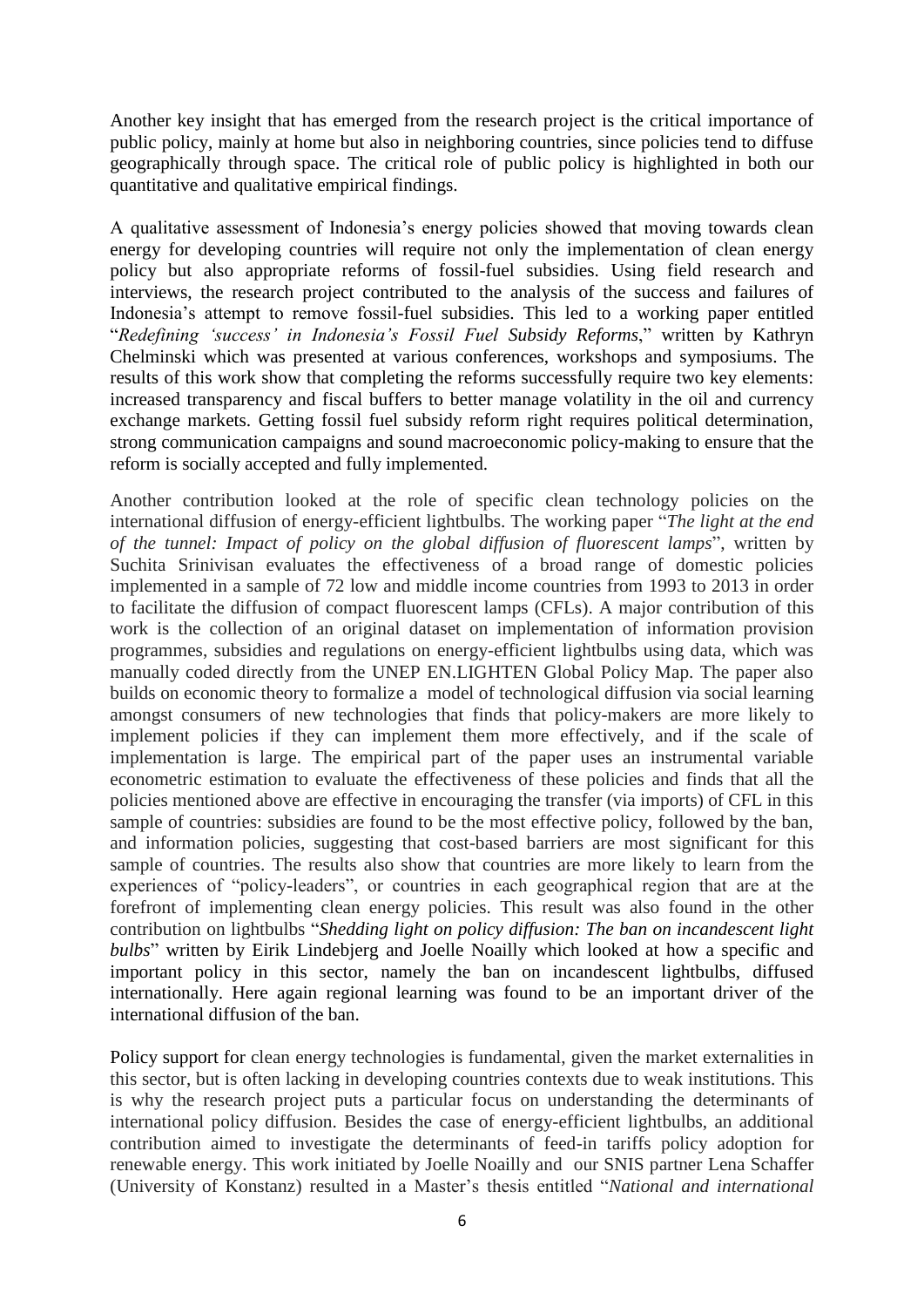*determinants of feed-in tariff policy adoption and subsequent tariff levels*" written by Corinne Graessle. The results of survival analysis econometric estimation show that the worldwide diffusion of feed-in tariff policies over the last decades has been mainly driven by higher development levels, lower fossil-fuel rents, energy security aspects and strong institutions. The main added value of this work is the construction of an extensive dataset on feed-in tariff policies for 165 countries worldwide over the 1978-2011 period. Data from the OECD were completed by using information from various sources (REN21, REEP, IEA, IRENA) to collect additional information on policies in developing countries.

#### **4. Social diffusion**

The last result emerging from the research project is the critical importance of social diffusion and peer-group effects to diffuse information among consumer groups. This is particularly important in developing countries, where national policies may still be lacking or be difficult to implement due to high costs of enforcements and low compliance levels.

The project contribution on "*Adding Fuel to Fire? Spatial Disparities and Peer Effects in the Adoption of Clean Cooking Fuels in India*", written by Suchita Srinivisan and Stefano Carattini (London School of Economics and HES-SO Geneva) evaluate whether households exhibit social learning in the adoption of clean cooking fuels in India. In addition, the paper also seeks to identify the nature of these "peer-effects", i.e. whether they are merely information spillovers, whether they are driven by learning-by-doing behaviour, or a desire to imitate other consumers. The cooking fuel studied in this paper is liquefied petroleum gas (or LPG), whose use is more prevalent in the richer, urban areas of the country. The study uses National Sample Survey Household Consumer Expenditure data, along with Indian Human Development Survey data for these purposes, both of which provide ample information on the socio-economic characteristics of sample households for about 100,000 households per year over the 1987-2010 period. The results provide some evidence to suggest the presence of spillovers across households at the level of the village or urban block, i.e. a household is more likely to use LPG if other households in the same village or urban block do so, controlling for several factors found to be important in the literature such as income, education, whether the household is rural or urban, and other socio-economic characteristics. These effects seem to strengthen over time for rural households, while they deteriorate over time of urban ones. Moreover, the results also show that these effects are stronger in states which were better supplied and received more LPG subsidies.

#### **3. Match between research results and initial expectations**

The purpose of this project was to provide novel qualitative and quantitative evidence on the factors affecting low-cost clean energy technology diffusion in developing countries. So far, an examination of data on developing countries was still lacking as most of the current literature on clean energy innovation and diffusion mainly relied on empirical evidence for developed countries. The research project was successful in creating new original datasets for specific technologies for which data were available (lightbulbs, cookstoves, renewable energy and geothermal energy in particular). We faced limitations with respect to data collection during the course of the research that we initially did not expect. At the beginning of our project, we aimed to write a comparative study on clean cookstove adoption in a sample of low and middle-income countries, but we were unable to pursue this idea because of a lack of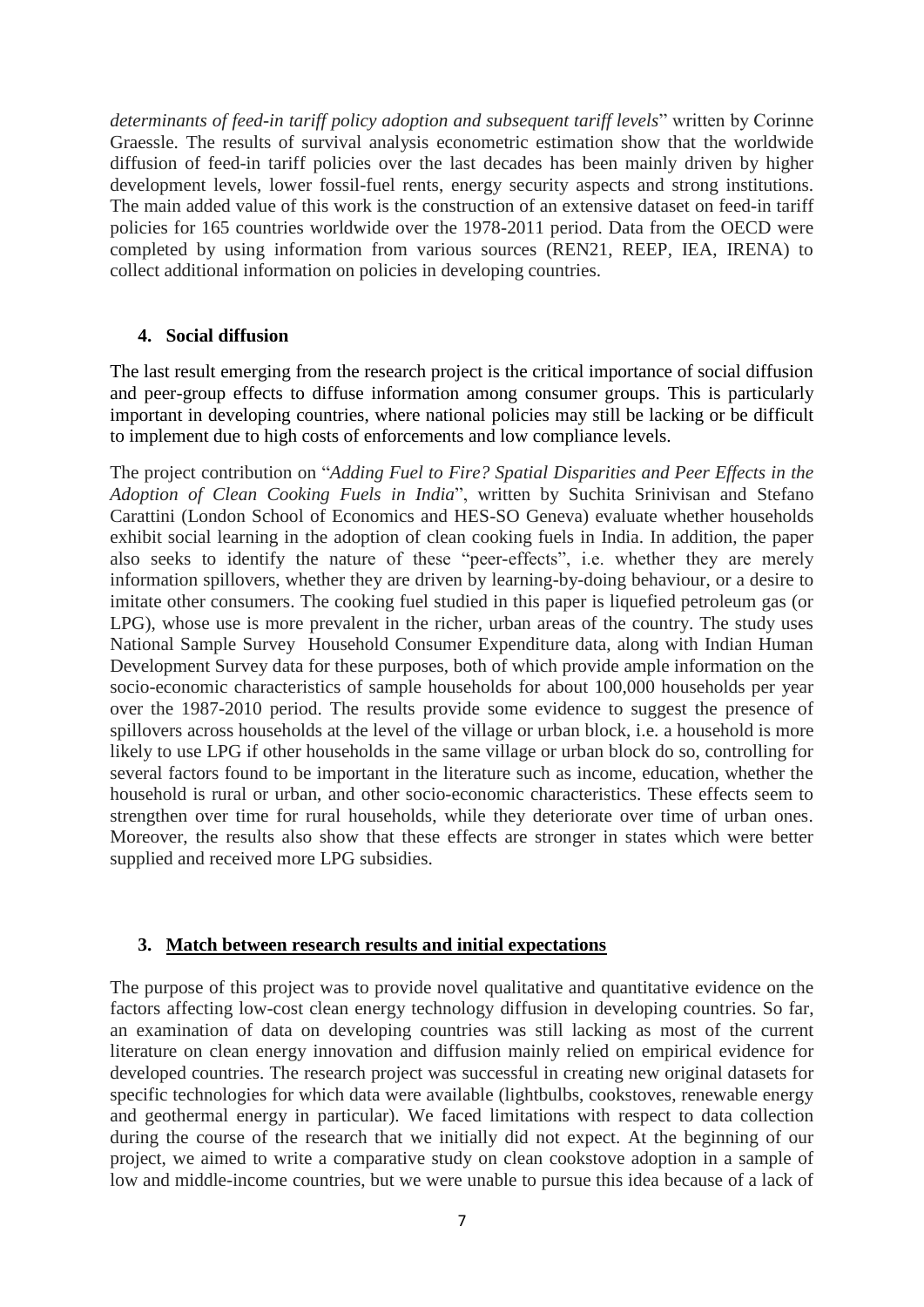comparable data, which is why we turned to country-level studies. Also, the technologies studied are rather heterogeneous (lightbulbs and cookstoves having relatively low costs of adoption, while geothermal energy is more complex and expensive) and the lack of large cross-countries cross-technologies datasets did not allow for a more in-depth comparative analysis.

Along our analysis, many of our hypotheses regarding the determinants of international diffusion originally formulated for the project have been confirmed. Our empirical results confirmed in particular that the diffusion of low-cost energy technology to developing countries does not take place automatically and faces instead specific barriers, in particular market failures (e.g. lack of environmental regulation, information inefficiencies), institutional factors (e.g. weak institutions), and economic barriers (trade, tariff barriers). Also, our expectations regarding the important impact of climate and clean energy policies on the greater diffusion of clean energy technologies, all else equal, have been confirmed. Finally, our results corroborate the expected impact of the clean energy regime, namely the greater the interactions between transnational clean energy initiatives and national policies, the more likely the diffusion of clean energy technologies.

Our results on the importance of the role of "learning", whether at the level of institutions (international or regional policy learning) or at the level of consumers (social learning) were initially under-emphasized at the stage of the proposal writing, as we did not anticipate that they would form an important contribution of our research project. When institution building is particularly weak as is the case in developing countries contexts, the role of learning, either from international governance institutions with recognized authority, from regional policy leaders or from informed consumers appears as a key enabler of clean energy technology diffusion.

#### **4. Practical applications of results**

The policy relevance of the research is evident through collaboration with UNEP and the development of a joint working paper series. During the course of the project, we had the opportunity to inform the policy-making bodies on the results of our project at several occasions. Joy Kim, our contact at UNEP, participated at all our annual SNIS partner meetings to discuss progress of on-going research and implications for policymakers.

A main opportunity to present our key results to policymakers was provided during the UNEP-CIES side-event "Technology innovation for a green economy in developing countries" organized within the framework of the OECD Green Growth and Sustainable Development Forum in Paris on December 15, 2015. The event provided country case studies to examine the issues of accessing clean energy technology and how to contribute to the evolution of eco-innovation for small and medium enterprises in developing countries and was attended by about 100 participants.

In addition, SNIS team members also presented their work at the Annual Conference of the Green Growth Knowledge Platform (GGKP), held in Venice in January 2015. The GGKP, founded by GGGI, the OECD, UNEP, and the World Bank, is the world's largest global partnership of organizations and experts committed to collaboratively generating, managing, and sharing green growth knowledge and data to mobilize a sustainable future. The global meeting in Venice drew together leading researchers, practitioners and policy makers in a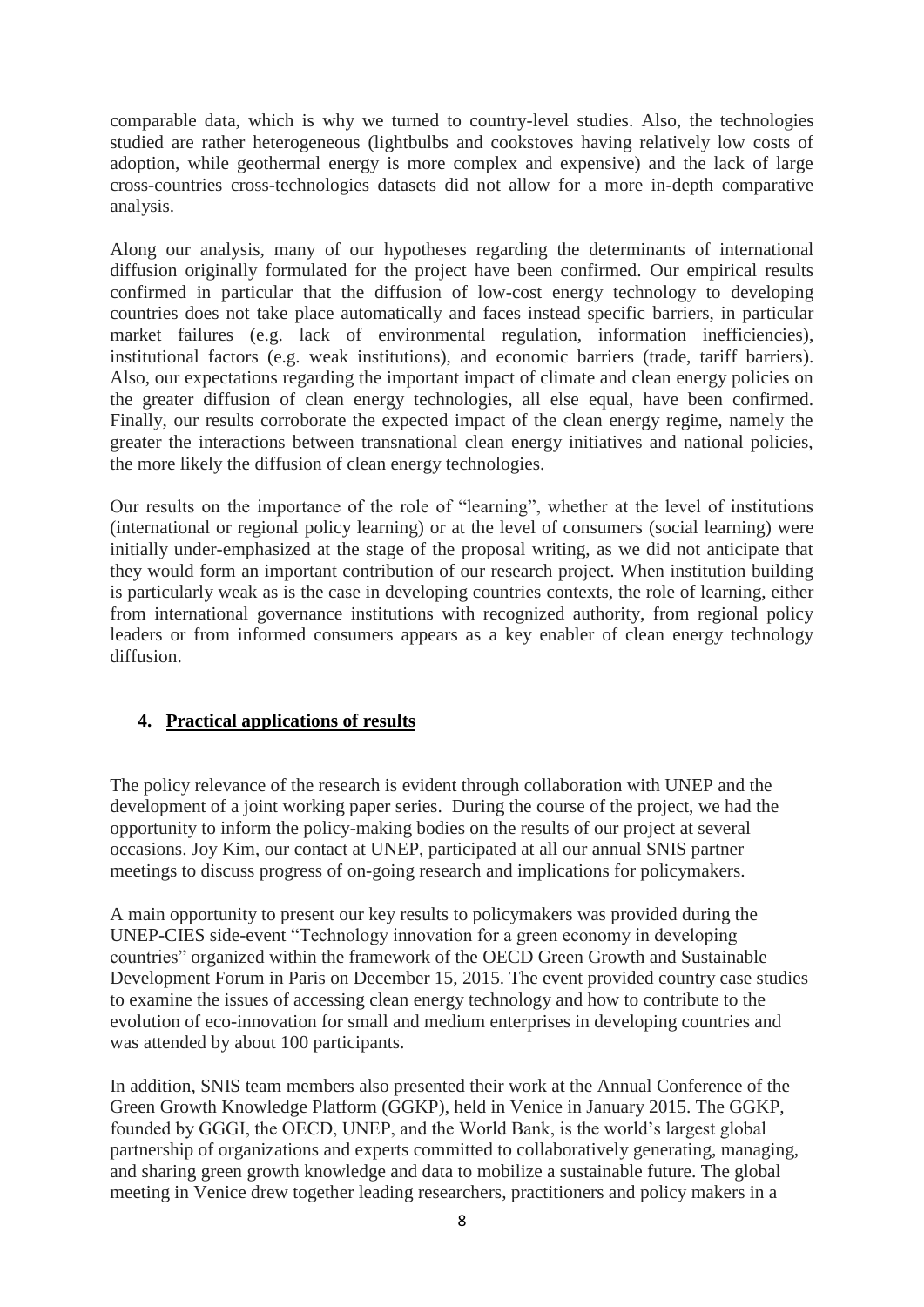number of plenary and parallel sessions. Our main key messages presented during these policy-oriented fora related to the need for sound environmental regulations in developing countries, the effectiveness of international development assistance in removing barriers to diffusion and the role of trade liberalisation.

#### **5. Questions that merit further exploration**

While our project has provided a first analysis of studies on clean energy innovation and diffusion in developing countries contexts, there is a need for future research in this area. In particular, the construction and availability of new datasets is crucial to future studies on this question. Such broader datasets could allow for more refined comparisons of how he various factors identified during the project effectively affect different types of technologies.

Finally future work should also investigate how the adoption of low-cost clean energy technologies contribute to reduce carbon emissions in developing countries. The question of a possible "rebound" effect, i.e. a potential increase in energy consumption due to behavioural responses as an increasing number of consumers adopt the clean technology, remains open and has not been much studied in developing countrries contexts.

### **6. Publications and activities**

#### **Partnerships**

Several forms of collaboration and partnerships have been established during the time frame of the research project.

First, the academic network of SNIS researchers met at several occasions to exchange ideas and comment on the work of other team members through the organization of two internal workshops organized by Liliana Andonova and Joelle Noailly at the Graduate Institute in June 2014 and June 2015. Each team member was also invited to present his work during a research seminar at the Centre for International Environmental Studies along the course of the project. These meetings provided the opportunities to develop further the academic collaboration among SNIS researchers.

Second, the SNIS project fostered a close collaborative partnership with the Sustainability Science Program (SSP) of the Harvard Kennedy School of Government. Members of our team (Liliana Andonova and Kathryn Chelminski) have collaborated closely with the interdisciplinary team at the KSG including with Professor Laura Anadon, William Clark and Henry Lee. Andonova presented results of the SNIS project at the University College London workshop of the Harvard team and at the SSP symposium at Harvard; Professor Laura Anadon gave one of the bi-annual public lectures of the CIES Geneva Environmental Dialogues on the deployment and diffusion of clean energy technologies in China and India. Importantly, Kathryn Chelmiski had an opportunity to spend the last year of her PhD with the Energy Program of the Kennedy School, directed by Henry Lee, where she expanded her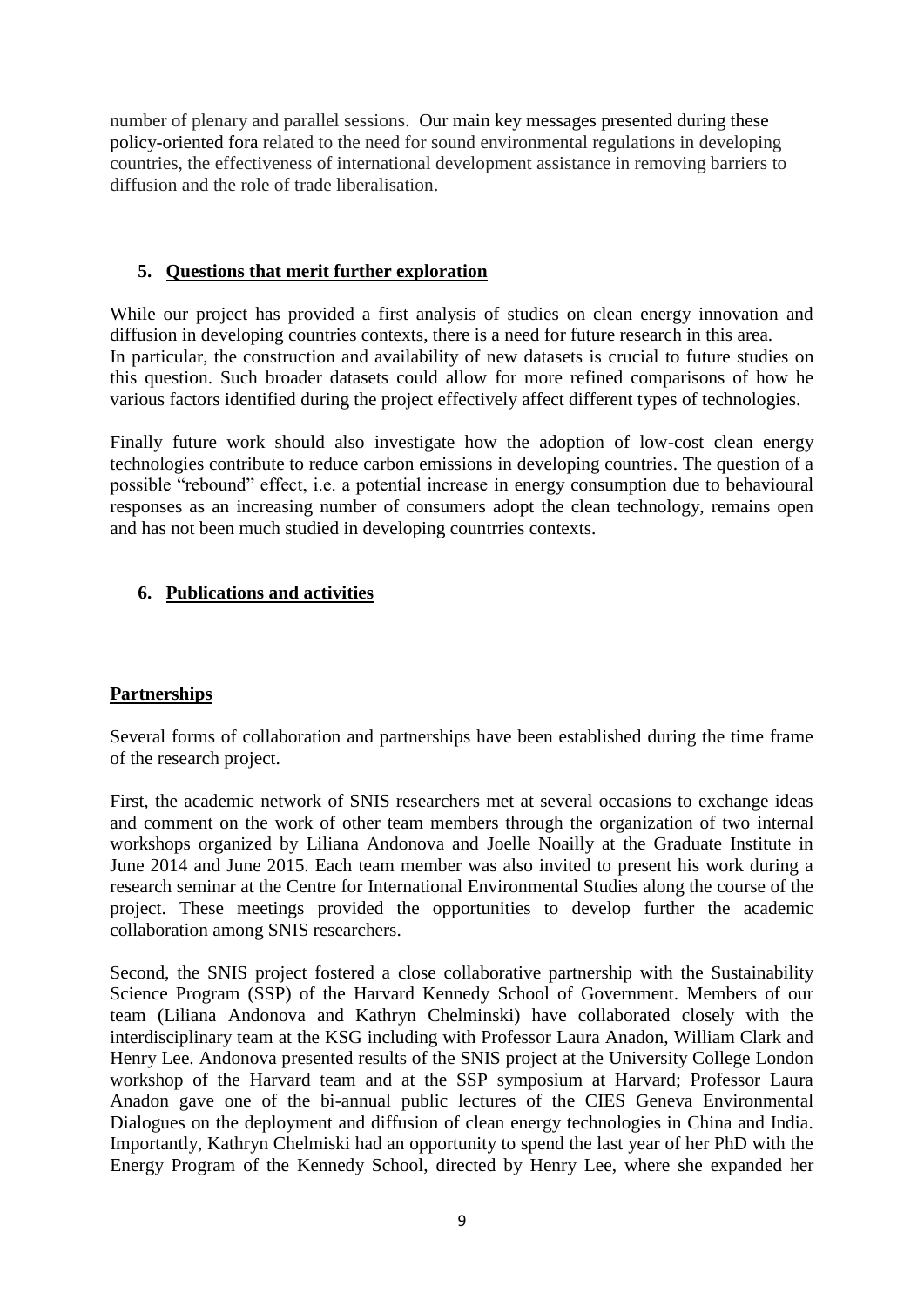research to focus on policy reforms as essential conduit to more effective clean technology diffusion and adaptation in developing countries.

Third, the SNIS research team benefited from collaboration with the INOGOV COST network, which resulted in the organization of the final SNIS workshop on "Climate Policy Innovation and the Access to Clean Energy Technology in Developing Countries" on May 26-27 in Geneva (see next section). This workshop brought together about 20 interdisciplinary scholars, including both junior and senior researchers, to discuss climate policy innovation and access to clean energy technology in developing countries.

Finally, policy partners were also actively involved in the project in particular regarding dissemination activities and the sharing of knowledge. Our main policy partner UNEP (Joy Kim) collaborated on the provision of data (EN.LIGHTEN Global Policy Map) and on the organization of the side-event and policy workshop during the OECD Green Growth Forum which involved selecting country studies and working papers. Feedback from policymakers attending the event was highly positive and UNEP showed appreciation for the collaboration on the event (see UNEP's letter of appreciation in Annex).

The Geneva Dialogue lecture of Professor Laura Diaz Anadon was also the results of a collaboration between the SNIS project and the Green Growth Knowledge Platform. Ben Simmons, founding head of the GGKP, acted as a moderator of the discussion

#### **Academic activities and Policy events**

The following academic and policy events were organized to share and disseminate research findings:

#### **Academic Workshops:**

- SNIS Partner Meeting, 17 June 2014, Graduate Institute, Geneva. Discussing of aims of SNIS project and networking opportunity among partners to discuss project outcomes, research collaborations and timelines, with Manfred Elsig, Joy Kim, Jeremy Lucchetti, Lena Schaffer, Alain Patrice Schaub, Suchita Srinivasan, Jenny Surbeck, Liliana Andonova, Joëlle Noailly, Kathryn Chelminski.
- SNIS Partner Meeting, 5 June 2015, Graduate Institute, Geneva. SNIS Workshop of working papers with all SNIS partners. Discussion of on-going progress, with Manfred Elsig, Joy Kim, Lena Schaffer, Suchita Srinivasan, Jenny Surbeck, Liliana Andonova, Joëlle Noailly, Kathryn Chelminski.
- SNIS-INOGOV workshop on "Climate Policy Innovation and the Access to Clean Energy Technology in Developing Countries", 26-27 May 2016, Graduate Institute, Geneva. Final academic workshop of the SNIS project.

This workshop brought together 18 interdisciplinary scholars under the flag of the COST Action INOGOV (Innovations in Climate Governance) to discuss climate policy innovation and access to clean energy technology in particular in developing countries. Researchers from Europe, the United States, Nigeria and Hong Kong responded to the call for papers initiated early 2016. Papers were presented into five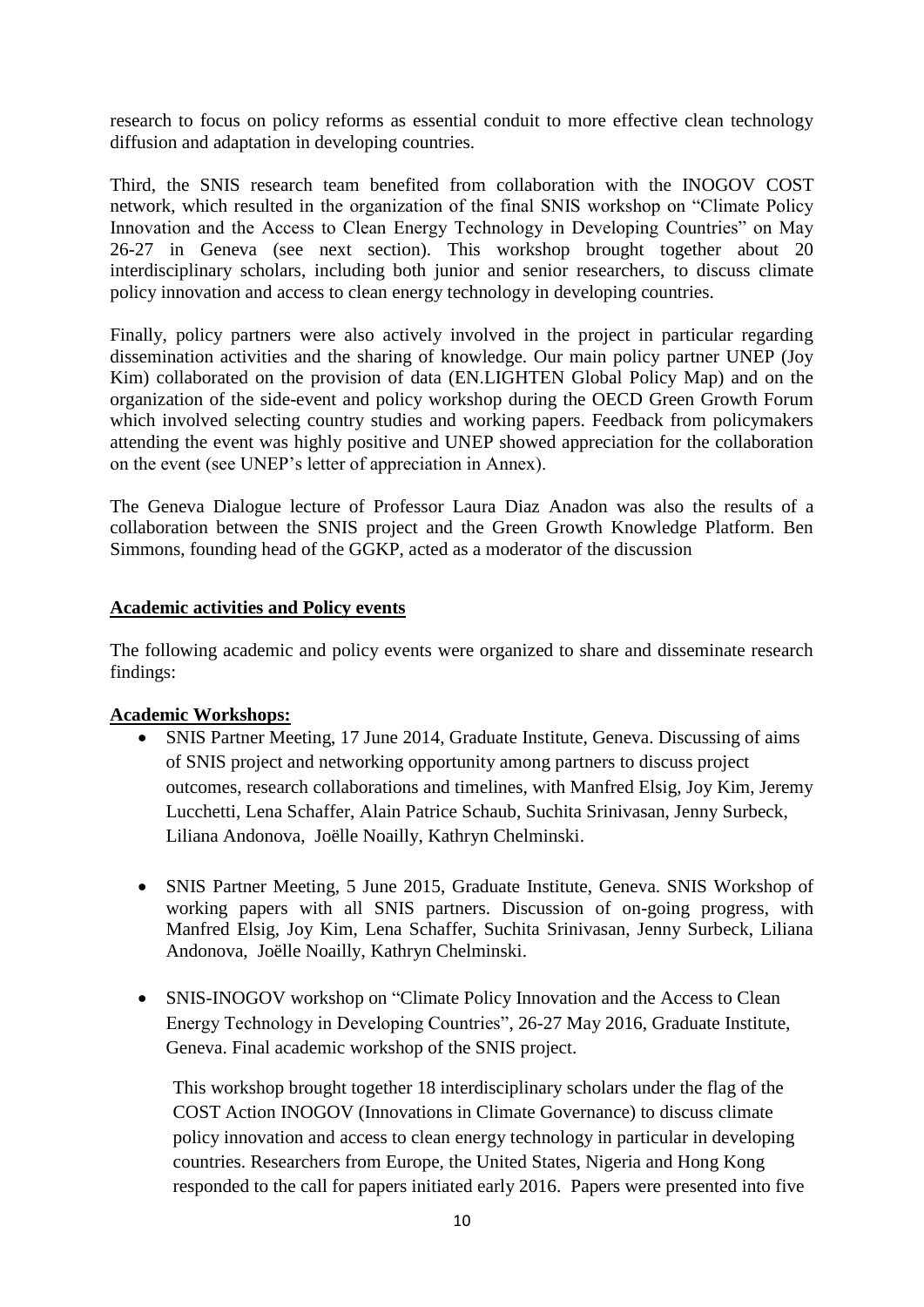sessions on the themes of low-cost clean technologies, fossil-fuel subsidies, crosscountry studies, investment and governance. Prof. Kathryn Hochstetler held a keynote session on "Green Industrial Policy and the Renewable Energy Transition: Can Industrial Policy be Green?" From the SNIS research team, the following papers were presented:

- o Presentation by Liliana Andonova of paper "Emergence of a Regime Complex for Clean Energy: The Critical Role of Legitimation"
- o Presentation by Suchita Srinivasan of paper "Adding Fuel to Fire? Spatial Disparities and Peer Effects in the Adoption of Clean Cooking Fuels in India"
- o Presentation by Kathryn Chelminiski of paper "Redefining Success in the Politics of Fossil Fuel Subsidy Reform in Indonesia"

#### **Seminars**

- CIES Brown Bag Lunch Seminar, 5 March 2013, Graduate Institute, Geneva. Presentation by Lena Schaffer of "Explaining government choices for promoting renewable energy".
- CIES Brown Bag Lunch Seminar, 22 October 2014, Graduate Institute, Geneva. Presentation by Eirik Lindebjerg "Shedding light on policy diffusion: The case of incandescent lightbulbs".
- CIES Brown Bag Lunch Seminar, 18 November 2014, Graduate Institute, Geneva. Presentation by Kathryn Chelminski "Overcoming barriers to clean energy technology diffusion: The case of geothermal energy in Indonesia,".
- CIES Brown Bag Lunch Seminar, 5 November 2015, Graduate Institute, Geneva. Presentation by Manfred Elsig of paper entitled "Who is really serious about the green economy?"

## **Policy Events**

- Geneva Dialogue Lecture, November 24, 2015, CIES, Graduate Institute. Public lecture by Professor Laura Diaz Anadon, Harvard Kennedy School of Government, on "Energy technology innovation: the role of domestic and international actors", coorganized by CIES and the Green Growth Knowledge Platform (GGKP). The lecture was opened by Liliana Andonova and the discussion was moderated by Ben Simmons, founding head of the GGKP.
- OECD Green Economy and Green Growth Forum, UNEP side-event, 15 December 2015, OECD, Paris, co-organised by CIES and UNEP. Over 100 participants from the OECD, academic and private sector, gathered in Paris at this side-event "Technology innovation for a green economy in developing countries" within the framework of the Green Growth and Sustainable Development Forum on December 15, 2015. The event provided country case studies to examine the issues of accessing clean energy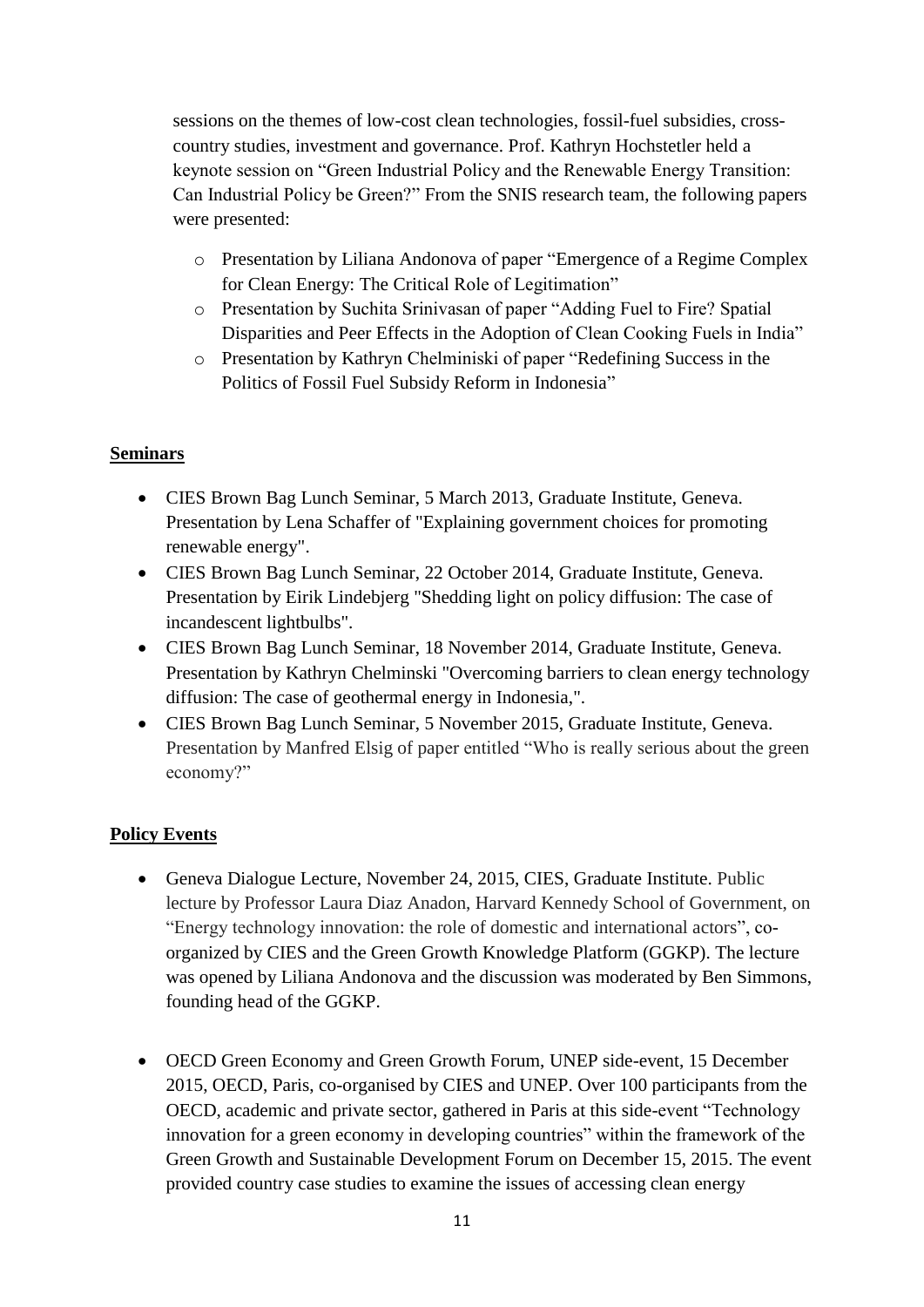technology and how to contribute to the evolution of eco-innovation for small and medium enterprises (SMEs) in developing countries. The side- event was opened by Joy Kim, Senior Economic Affairs Officer at UNEP's Economics and Trade Branch (ETB) and Liliana Andonova, Professor and Co-Director of the CIES, who emphasized that exploring these barriers is important in light of the advancement of consensus on the need for clean technologies following the COP21 and the Sustainable Development Goals. Elisa Tonda (UNEP) and Joelle Noailly (CIES) also acted as discussants on the presented research results.

- o Presentation by Kathryn Chelminski of paper "Political economy of energy access and sustainable energy transitions in Indonesia" .
- o Presentation by Suchita Srinivasan of paper entitled "The light at the end of the tunnel: Impact of policy on the global diffusion of fluorescent lamps".
- o Presentation by Jenny Surbeck of paper entitled "Who is really serious about the green economy?"

The project research findings were presented and discussed in the following international conferences and global meetings:

### **Presentations at international meetings**

- 4th Edition of the series of thematic seminars of UNOG seminar, "Sustainable energy for all", 29 October 2013, Palais Nations, Geneva. Presentation by Kathryn Chelminski of "Greening of global energy governance: Interconnections Between Energy and Climate Change" at the Energy and Environment Panel at 4th edition of the series of thematic seminars of UNOG seminar, "Sustainable energy for all", organized by UNOG.
- SPSA Conference, 30-31 January 2014, University of Bern, Bern. Joint presentation by Liliana Andonova and Kathryn Chelminski of paper "Is there a clean energy regime complex?", organized by SPSA/ASSPEnvironment and Development Panel by Liliana Andonova, Katharina Michaelowa.
- International Studies Association Conference 2014, 26 March 2014, Toronto, Canada. Presentation by Liliana Andonova of "IOs and Institutional Innovation: The Case of Climate Finance", organized by ISA.
- International Studies Association Conference 2014, 26 March 2014, Toronto, Canada. Joint presentation by Liliana Andonova and Kathryn Chelminski of paper "Is there a clean energy regime complex?", organized by ISA.
- Penser la gouvernance de l'environnement à l'international Séance 1 : Séminaire Organisations internationales, 11 September 2014, CERI, Sciences Po, Paris. Presentation by Liliana Andonova of "IOs and Institutional Innovation: The Case of Climate Finance", organized by Sciences Po, Paris.
- SINERGIA Workshop, 26 September 2014, Graduate Institute, Geneva. Presentation by Suchita Srinivasan of paper entitled "The light at the end of the tunnel: Impact of policy on the global diffusion of fluorescent lamps", organized by CIES.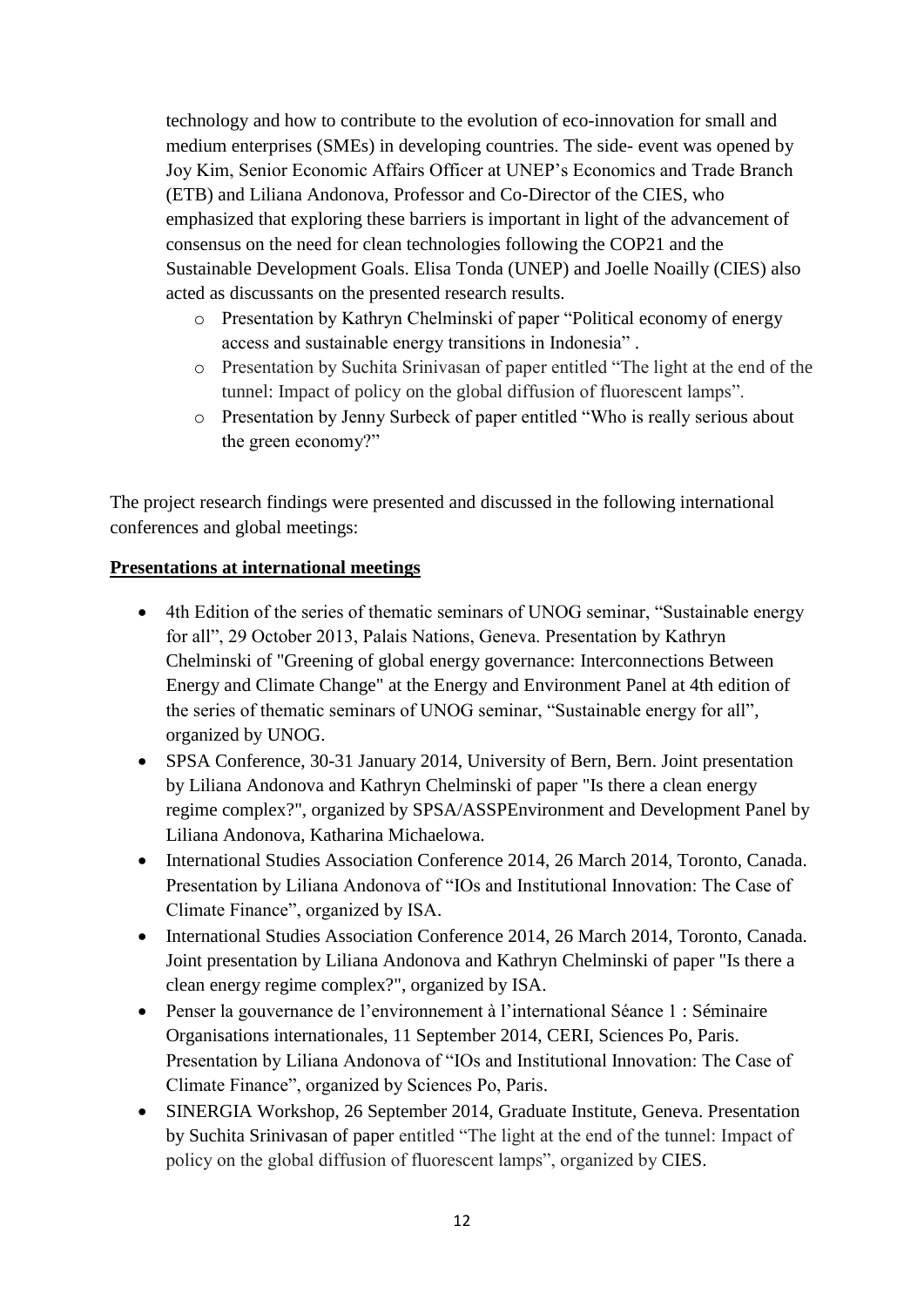- Interdisciplinary PhD Seminar, 5 November 2014, Graduate Institute, Geneva. Presentation by Kathryn Chelminski of "Divergences in the 'sustainable energy trinity': The case of Indonesia", organized by IHEID.
- Energie et cohésion : gouvernance, régulations et négociations -- Groupe de recherche à CERI, 12 November 2014, Sciences Po, Paris. CERI presentation of "Ambitions and realities of 'energy for all' in Indonesia" by Kathryn Chelminski, Participants from Energy group - CERI/CRNS, EDF, CERI/CRNS, Sciences Po Paris:
- Swiss Program in Environmental and Energy Economics (SPEE) 2014, 1st-5th December 2014, University of Basel, Basel. Presentation by Suchita Srinivasan of "The Light at the End of the Tunnel: The Impact of Policy on the Global Diffusion of Fluorescent Lamps", organized by the University of Basel.
- Third Annual Conference of the Green Growth Knowledge Platform 2015,29th-30th January 2015, Ca' Foscari University of Venice, Venice, Italy. Presentation by Suchita Srinivasan of "The Light at the End of the Tunnel: The Impact of Policy on the Global Diffusion of Fluorescent Lamps", organized by the University Ca Foscari Venezia, Global Green Growth Institute, OECD, UNEP, The World Bank, TERI.
- ISA Conference 2015, 18-21 February 2015, New Orleans, LA USA. Presentation by Kathryn Chelminski of paper "Impacts of the clean energy regime complex on Indonesia's geothermal energy evolution", organized by ISA.
- International Association for Energy Economics (IAEE) Annual Meeting, May 2015, Antalya, Turkey. Presentation by Suchita Srinivasan of paper entitled "The light at the end of the tunnel: Impact of policy on the global diffusion of fluorescent lamps", organized by IAEE.
- European Association of Environmental and Resource Economics (EAERE) Annual Meeting, June 2015, Helsinki, Finland. Presentation by Suchita Srinivasan of paper entitled "The light at the end of the tunnel: Impact of policy on the global diffusion of fluorescent lamps", organized by EAERE.
- European Association of Environmental and Resource Economics (EAERE) Annual Meeting, June 2015, Helsinki, Finland. Presentation by Eirik Lindebjerg of paper entitled "Shedding light on policy diffusion: The ban on incandescent light bulbs", organized by EAERE.
- Sinergia Project Workshop on Innovation, Diffusion and Green Growth Workshop, September 2015, London School of Economics, London. Presentation by Suchita Srinivasan of paper entitled "The light at the end of the tunnel: Impact of policy on the global diffusion of fluorescent lamps", co-organised by CIES and LSE.
- Energy and justice in the EU and Asia conference, 14-15 October 2015, Sciences Po, Paris. Presentation by Kathryn Chelminski of paper "Political economy of energy access and sustainable energy transitions in Indonesia", organised by CERI/Sciences Po.
- Conference on Taxes and Subsidies in Dynamic Models, October 2015, University of Brescia, Italy. Presentation by Suchita Srinivasan of paper entitled "The light at the end of the tunnel: Impact of policy on the global diffusion of fluorescent lamps", organized by the University of Brescia.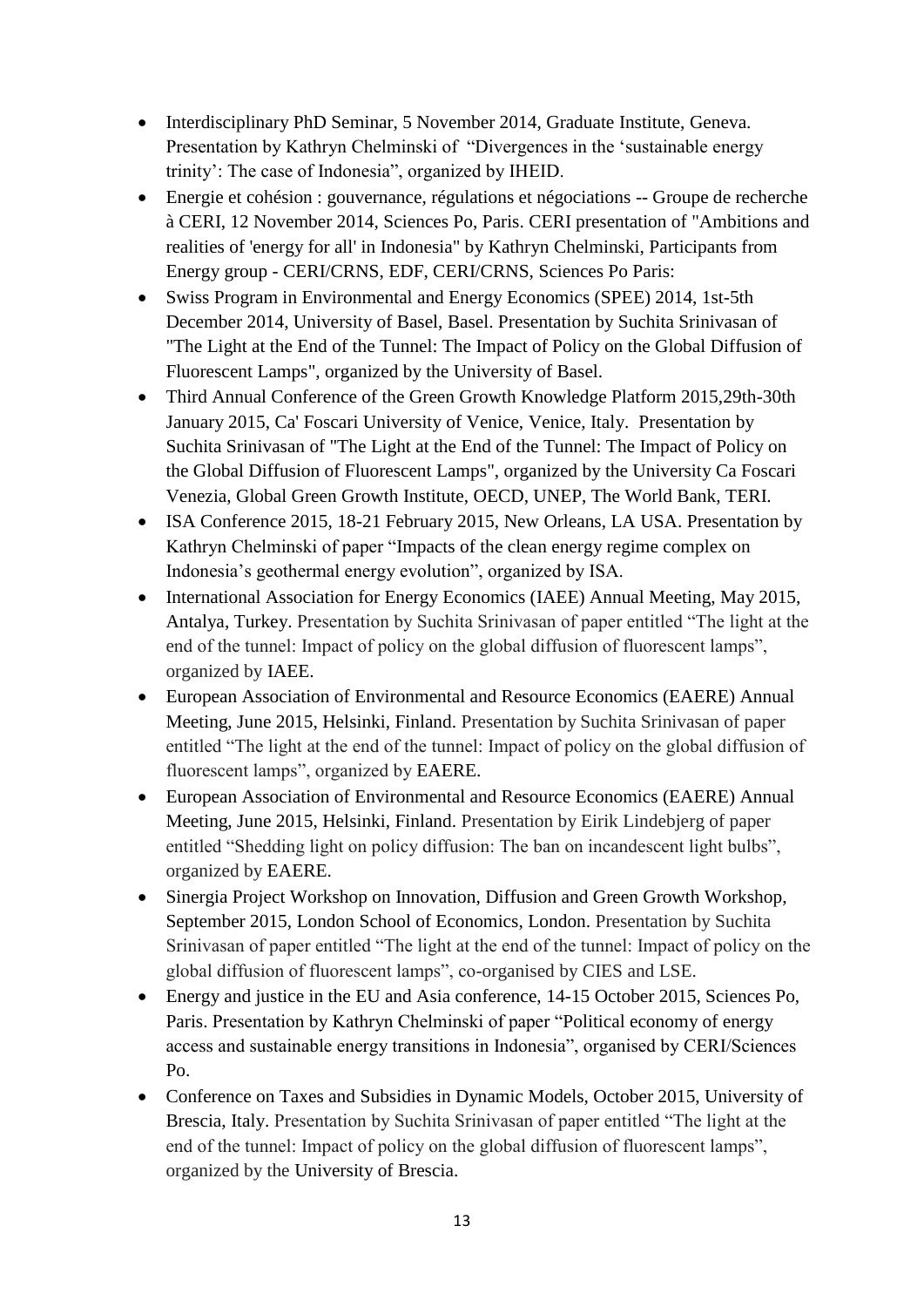- ETIP Fellows Research Seminar, 9 December 2015, Harvard Kennedy School, Cambridge. Presentation by Kathryn Chelminski of paper "Impacts of the clean energy regime complex on geothermal energy development in Indonesia", organised by Harvard Kennedy School.
- International Workshop on Enhancing Legitimacy in Polycentric Climate Governance, 19-20 May 2016, EUI, Florence. Presentation by Liliana Andonova and Kathryn Chelminski of paper "Emergence of a Regime Complex for Clean Energy: The Critical Role of Legitimation", organised by the European University Institute.
- SEI/Lund Workshop "Politics of Fossil fuel subsidy reform in Indonesia", 16-17 June 2016, SEI, Stockholm. Presentation by Kathryn Chelminski of paper "Redefining 'success' in Indonesia's Fossil Fuel Subsidy Reforms", organised by SEI/Lund.
- Environmental Politics & Governance Conference, 16-17 June 2016, Gerzensee, Switzerland. Presentation by Liliana Andonova of paper "Is There a Clean Energy Regime Complex? Rethinking the Politics, Legitimation and Structure of Complex Governance".
- World Congress of the Spatial Econometrics Association, June 2016, Rome, Italy. Presentation by Suchita Srinivasan of paper "Adding Fuel to Fire? Spatial Disparities and Peer Effects in the Adoption of Clean Cooking Fuels in India", organised by the Spatial Econometrics Association.
- International Association for Energy Economics (IAEE) Annual Meeting, June 2016, Bergen, Norway. Presentation by Suchita Srinivasan of paper "Adding Fuel to Fire? Spatial Disparities and Peer Effects in the Adoption of Clean Cooking Fuels in India", organised by IAEE.
- Atlantic Workshop of Environmental and Energy Economics, June 2016, A Toxa Spain. Presentation by Suchita Srinivasan of paper "Adding Fuel to Fire? Spatial Disparities and Peer Effects in the Adoption of Clean Cooking Fuels in India", organised by CEPE (ETH), University of Munster.
- IPAG International Research Meeting in Business and Management, July 2016, Nice, France. Presentation by Suchita Srinivasan of paper "Adding Fuel to Fire? Spatial Disparities and Peer Effects in the Adoption of Clean Cooking Fuels in India", organised by IPAG.

#### **Publications:**

- Andonova, L. and K. Chelminski (2015) "UNEP," chapter in *Edward Elgar Encyclopedia of Global Environmental Politics and Governance*, P. Pattberg and F. Zelli (eds), Edward Elgar: UK.
- Chelminski, K. (2016) The Political Economy of Energy Access and Sustainable Energy Transitions in Indonesia. *L'Europe en formation*, Spring 2016 (387): 146-165.
- Chelminski, K. (2016) "Lessons from Indonesia's Fuel Subsidy Bonfire." Op-ed in Climate Home, June 14. [http://www.climatechangenews.com/2016/06/14/lessons-from](http://www.climatechangenews.com/2016/06/14/lessons-from-indonesias-fuel-subsidy-bonfire/)[indonesias-fuel-subsidy-bonfire/](http://www.climatechangenews.com/2016/06/14/lessons-from-indonesias-fuel-subsidy-bonfire/)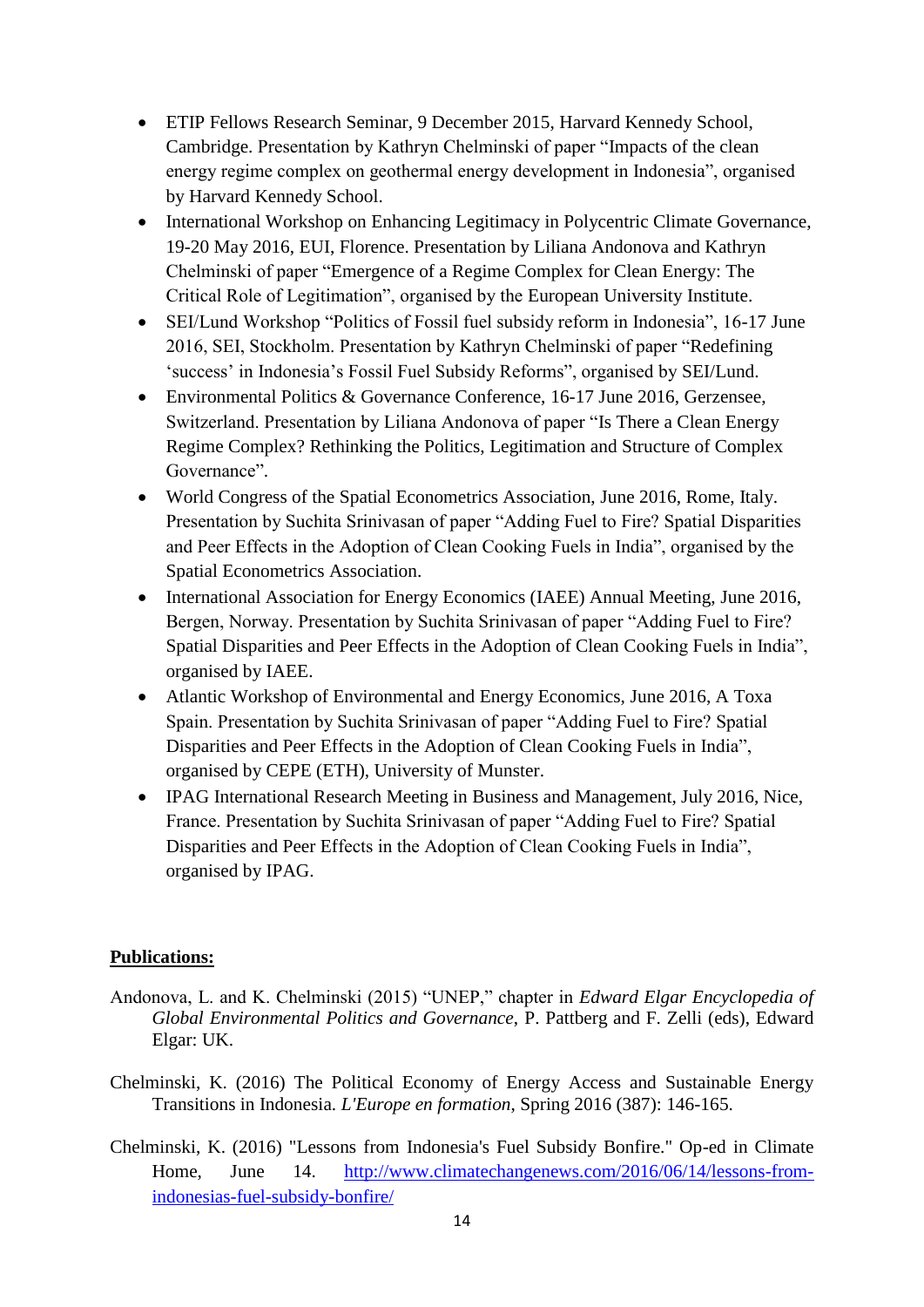Chelminski, K. (2016) "Redefining Success in the Fossil Fuel Subsidy Reform in Indonesia", CIES Research Paper No 44, July.

Chelminski K. (2016) "Harnessing the Ring of Fire: Assessing the Effectiveness of the Clean Energy Regime Complex in Addressing Barriers to Geothermal Development in Indonesia and the Philippines", IHEID PhD thesis (under the supervision of Liliana Andonova).

Grassle, C. (2016) "National and international determinants of feed-in tariff policy adoption and subsequent tariff levels", IHEID Master's thesis (under the supervision of Joelle Noailly, with Lena Schaffer and Liliana Andonova).

Lindebjerg E. and J. Noailly (2015) "Shedding light on policy diffusion: The ban on incandescent light bulbs", Paper prepared for presentation at the Annual Meeting of the European Association of Environmental and Resource Economists, Helsinki, June 2015.

Lindebjerg E. (2015) "Shedding light on policy diffusion: The ban on incandescent light bulbs", IHEID Master's thesis (under the supervision of Tim Swanson and Joelle Noailly).

Srinivisan, S. (2016) "The light at the end of the tunnel: Impact of policy on the global diffusion of fluorescent lamps", CIES Research Paper No 45, July.

The following publications are foreseen:

- Andonova, L. and K. Chelminski. "Emergence of a Regime Complex for Clean Energy: The Critical Role of Legitimacy." Under review
- Chelminski, K. (2016) "Redefining Success in the Fossil Fuel Subsidy Reform in Indonesia", UNEP Working Paper.
- Elsig, M. and J. Surbeck, F. (2016) "Who is really serious about the green economy? An empirical assessment of green goods liberalization in developing countries" to appear as World Trade Institute Working Paper and as UNEP working paper.
- Srinivisan, S. (2016) "The light at the end of the tunnel: Impact of policy on the global diffusion of fluorescent lamps", UNEP Working Paper.
- Srinivisan, S. and S. Carattini (2016) "Adding Fuel to Fire? Spatial Disparities and Peer Effects in the Adoption of Clean Cooking Fuels in India" to be published as CIES Research Paper and Grantham Research Institute on Climate Change, London School of Economcs, Working Papers Series.